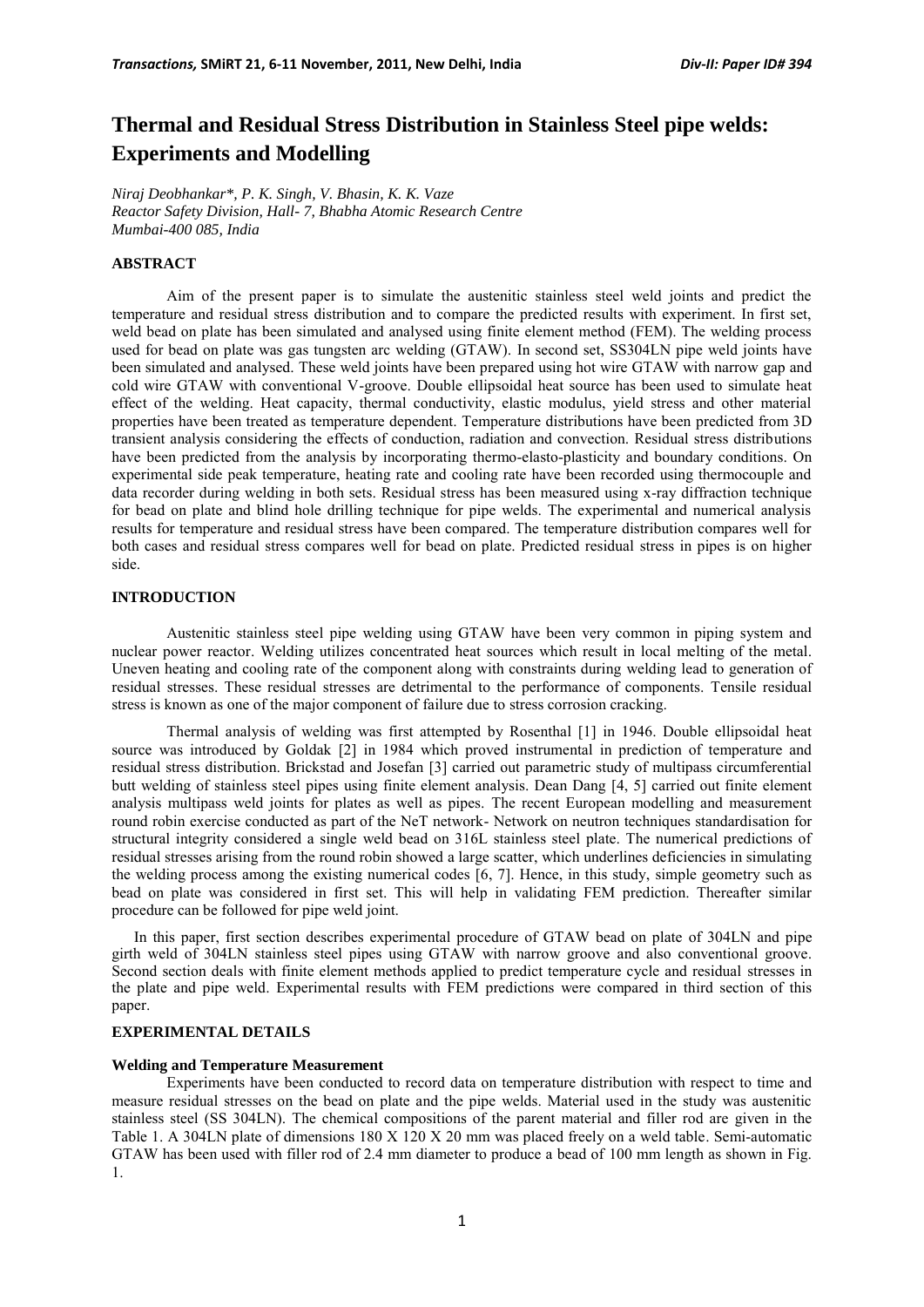| Composition                                                                                        | $\boldsymbol{C}$                         | Mn     | Si   | $\boldsymbol{S}$   | $\boldsymbol{P}$ | Cr                                       | Ni                   | N                  | Mo                         | Cu                                         |
|----------------------------------------------------------------------------------------------------|------------------------------------------|--------|------|--------------------|------------------|------------------------------------------|----------------------|--------------------|----------------------------|--------------------------------------------|
| Content of parent material SS 304LN                                                                | 0.021                                    | 0.79   | 0.33 | 0.003              | 0.004            | 18.26                                    | 8.45                 | 0.10               |                            |                                            |
| Content of Filler material ER 308 L                                                                | 0.017                                    | 1.72   | 0.37 | 0.011              | 0.023            | 19.88                                    | 10.02                |                    | 0.24                       | 0.19                                       |
| $-180$ mm                                                                                          |                                          |        |      |                    |                  | Table 2: Process Parameters              |                      |                    |                            |                                            |
|                                                                                                    |                                          |        |      |                    |                  |                                          | <b>Bead on Plate</b> |                    |                            |                                            |
| $100$ mm<br>A<br>$\, {\bf B}$                                                                      |                                          |        |      | Pass<br>Num<br>ber | Process          | Diamet<br>er of<br>filler<br>rod<br>(mm) | Voltag<br>e(V)       | Curr<br>ent<br>(A) | Wire<br>Curr<br>ent<br>(A) | Velocit<br>y<br>$\text{m}/\text{m}$<br>in) |
|                                                                                                    |                                          | 120 mm |      | $\mathbf{1}$       | <b>GTAW</b>      | 2.4                                      | 13.5                 | 160                | $\mathbf{0}$               | 63                                         |
|                                                                                                    |                                          |        |      |                    |                  | GTAW with Narrow groove                  |                      |                    |                            |                                            |
|                                                                                                    |                                          |        |      | Root               | <b>GTAW</b>      | 1.2                                      | 8.4                  | 105                | $\mathbf{0}$               | 100                                        |
| <b>Welding Direction</b>                                                                           |                                          |        |      | $\overline{c}$     | <b>GTAW</b>      | 1.2                                      | 8.4                  | 105                | 15                         | 110                                        |
|                                                                                                    |                                          |        |      | 3                  | <b>GTAW</b>      | 1.2                                      | 8.4                  | 135                | $\overline{15}$            | 110                                        |
| Figure 1: Geometry of Bead on plate<br>$B^{\circ}$ $C^{\circ}$<br>A                                |                                          |        |      | $\overline{4}$     | <b>GTAW</b>      | 1.2                                      | 8.4                  | 140                | $\overline{15}$            | 100                                        |
| 170.5 mm                                                                                           | <b>Residual stress</b><br>measuring axis |        |      | 5                  | <b>GTAW</b>      | 1.2                                      | 8.4                  | 150                | $\overline{15}$            | $\overline{90}$                            |
|                                                                                                    |                                          |        |      | 6                  | <b>GTAW</b>      | 1.2                                      | 8.4                  | 145                | 15                         | $\overline{90}$                            |
| 400 mm<br>(a)<br>$12^{0}$                                                                          |                                          |        |      | $\tau$             | <b>GTAW</b>      | 1.2                                      | 8.4                  | 150                | 15                         | 90                                         |
|                                                                                                    | O1 02 03                                 |        |      | 8                  | <b>GTAW</b>      | 1.2                                      | 8.4                  | 145                | 15                         | 90                                         |
| (b)<br>14.3 mm                                                                                     | Thermocouples on outer                   |        |      | 9                  | <b>GTAW</b>      | 1.2                                      | 8.4                  | 140                | 15                         | 90                                         |
| Narrow                                                                                             | side<br>$-1.9$ mm                        |        |      | 10                 | <b>GTAW</b>      | 1.2                                      | 8.4                  | 150                | 15                         | 90                                         |
| groove <sup>.</sup><br>$I1 \tI2 \tI3$<br>Thermocouples on inner side                               |                                          |        |      |                    |                  | GTAW with Conventional groove            |                      |                    |                            |                                            |
| 37.50                                                                                              |                                          |        |      | Root               | <b>GTAW</b>      | 3.5                                      | 12                   | 110                | $\theta$                   | 30                                         |
|                                                                                                    | 01 02 03                                 |        |      | $\overline{c}$     | <b>GTAW</b>      | 2.4                                      | $\overline{12}$      | 110                | $\overline{0}$             | $\overline{35}$                            |
| (c)<br>$\frac{12\sqrt{13}}{\sqrt{5}}$<br>14.3 mm                                                   | Thermocouples<br>on outer side           |        |      | $\mathfrak{Z}$     | <b>GTAW</b>      | 2.4                                      | 14                   | 110                | $\boldsymbol{0}$           | $\overline{38}$                            |
| Conventional                                                                                       | $-1.5$ mm                                |        |      | $\overline{4}$     | <b>GTAW</b>      | 2.4                                      | 14                   | 120                | $\overline{0}$             | $\overline{45}$                            |
| groove<br>Thermocouples on inner side                                                              | $11 \uparrow 12$<br>I3                   |        |      | 5                  | <b>GTAW</b>      | 2.4                                      | 15                   | 130                | $\boldsymbol{0}$           | 47                                         |
| Figure 2: Schematic details for pipe weld joints of (a)                                            |                                          |        |      | 6                  | <b>GTAW</b>      | 2.4                                      | 15                   | 130                | $\boldsymbol{0}$           | 46                                         |
| Residual stress and temperature measurement for (b)<br>Narrow groove and (c) Conventional V-groove |                                          |        |      | $\tau$             | <b>GTAW</b>      | 2.4                                      | 16                   | 135                | $\boldsymbol{0}$           | $\overline{51}$                            |

Table 1: Composition of material used in welding

In case of pipe joints, temperature was measured at 6 locations as shown in Fig. 2. Three of six thermocouples were attached on the inner surface while remaining on the outer surface. Distance of thermocouple I1 from weld centreline was 4mm; I2 was about 7 mm, while I3 was at 10 mm from weld centre line. Thermocouples on the outer surface were at similar distance from the edge. Table 2 describes the process parameters in the welding processes used.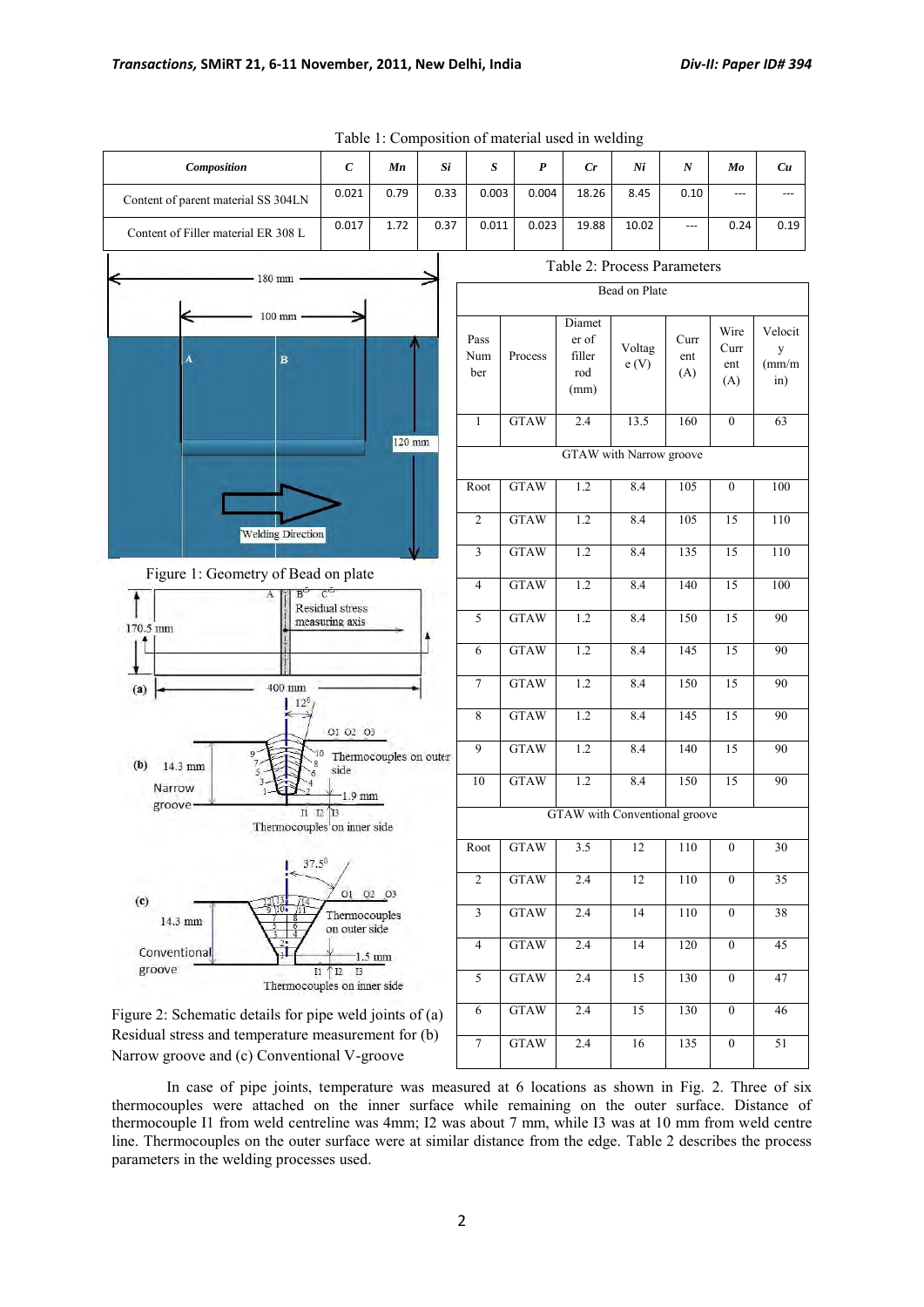#### **Residual stress Measurement**

X-ray diffraction technique [8] was used for residual stress measurement for bead on plate. It exploits the fact that when a metal is under stress, applied or residual, the resulting elastic strains cause the atomic planes in the metallic crystal structure to change their spacing. X-ray diffraction can directly measure this inter-planar atomic spacing; from this quantity, the total stress on the metal can then be obtained. X-ray diffraction method employs Bragg's law to estimate the residual strains present in the atomic planes. In this method, a monochromatic X-ray beam of sufficient intensity is made to be incident on the atomic planes. The reflected beam from successive planes of atoms is observed. Bragg's law defines the condition for diffraction through the following equation:

$$
n\lambda = 2d\sin\theta\tag{1}
$$

Where,  $\lambda$  is the wave length of incident X-rays,

 $\theta$  is the angle between the incident or reflected beam and the reflecting planes,

*d* is the interplanar spacing, and

*n* is the order of reflection

Equation (1) shows that, if the wavelength of X-rays is known, *d* can be determined by measuring the angle θ. In the presence of residual stresses, *d* changes, leading to a shift in X-ray diffraction peaks, which this is a measure of the residual stress. One of the main limitations of x-ray diffraction technique for residual stress measurement is depth of penetration. It is recommended that either the surface should be machined by electrochemical polishing or left as it is after welding. In our study, the surface was just cleaned by acetone. Incident x-ray beam should be perpendicular to the surface where residual stresses are to be measured. Curved bead surface makes it difficult to measure the stresses.

The Blind Hole Drilling Strain-Gauge (BHDSG) method [9] is an established technique for measuring residual stress used in case of pipe welds. Application of this method and calculation of residual stresses are discussed in [10]. Points of strain measurement are shown in the Fig.2. Strain gauges of the rosette type were mounted on the pipe at the selected points to measure the released strains after drilling in the centre point of the gauges by a very high-speed drill. After measuring the released strains by a strain indicator, the stresses in the axial and hoop directions were calculated. According to the following equations, based on the ASTM E837-92 standard:

$$
1 = \frac{{}_{3}(A+B\cos 2) - {}_{1}(A-B\cos 2)}{4AB\cos 2} \text{ and } \frac{1}{2} = \frac{{}_{1}(A+B\cos 2) - {}_{3}(A-B\cos 2)}{4AB\cos 2} \tag{2}
$$

where,

$$
A=-\frac{1+}{2E}\binom{1}{r^2}\,,\,B=-\frac{1+\mu}{2E}\biggl[\Bigl(\frac{4}{1+\mu}\Bigr)\frac{1}{r^2}-\frac{3}{r^4}\biggr],\,2\beta=\tan^{-1}\Bigl\{\frac{(\epsilon_3+\epsilon_1)-2\epsilon_2}{(\epsilon_3-\epsilon_1)}\Bigr\}\\1= \ +\ 90\ ,\ \ _2= \ +\ 45\ \ \text{and}\ \ _3=
$$

 $\varepsilon_1$ ,  $\varepsilon_2$  and  $\varepsilon_3$  are the released strain in the principal directions, respectively. E is Young's modulus, and v is Poisson's ratio. Residual stresses were measured at points A, B and C as shown in Fig. 2. Point A is on weld centre-line while B and C were at 3mm and 7 mm respectively.

# **FINITE ELEMENT ANALYSIS**

#### **Thermal Analysis**

Thermal analysis for all cases was done using three dimensional half models except for plate where quarter model was used as shown in Fig. 3. Eight noded brick elements were used in these models.

The energy balance between change in stored energy and heat flux leads to,



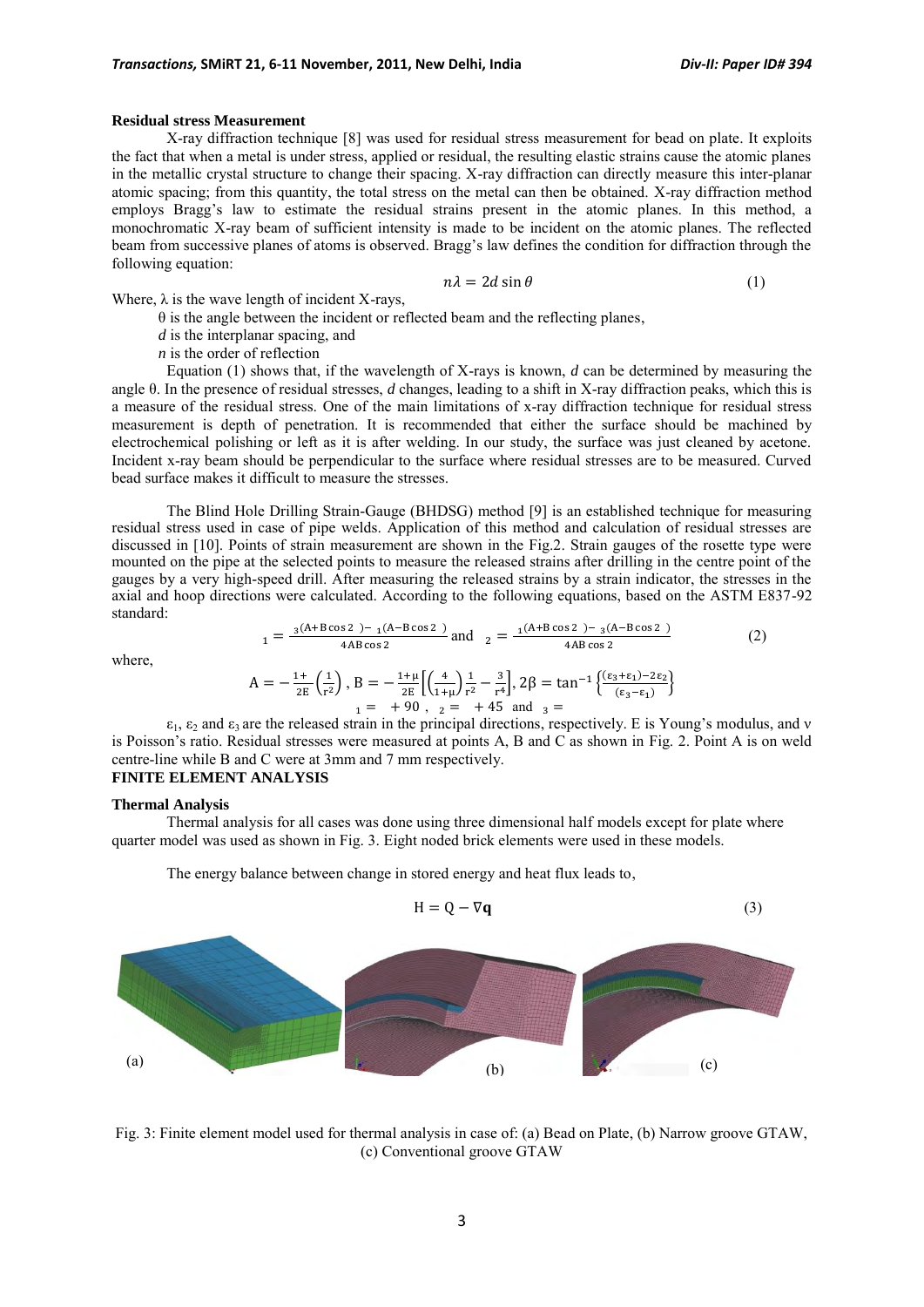where, Q (W/m<sup>3</sup>) is the power per unit volume, is the density, H (J/m<sup>3</sup>) is the volumetric enthalpy or heat content and q  $(W/m^2)$  is the heat flux vector.

Fourier's law for isotropic heat conduction gives

$$
\mathbf{q} = -\mathbf{k}\nabla\mathbf{T} \tag{4}
$$

where k (W/m  $^0$ C) or (W/m K) is the coefficient of conduction of given isotropic material.

The relations above can be combined to produce the classical heat conduction equation

$$
\rho c \dot{T} = Q + \nabla (K \nabla T) \tag{5}
$$

The heat conduction equation, together with initial and boundary conditions, defines the thermal problem to be solved. Initial conditions were the ambient conditions. Convective and radiation heat losses are more complex boundary conditions for the outward flux. Then the flux depends on the temperature of the body and the surrounding and is written as

$$
q_n = -k\nabla T \cdot \mathbf{n} = \frac{\partial T}{\partial n} = h(T - T_{\infty}) + \epsilon \sigma (T^4 - T_{\infty}^4)
$$
(6)

where, the first term is convective heat loss and h is the convective heat transfer coefficient.

At room temperature coefficient of convection was assumed to be 25  $W/m<sup>2</sup>$ . The second term is the heat loss due to radiation and is Stefan-Boltzmann's constant and is the emissivity factor. The latter is 1 for a perfect black body. The equation can be rewritten as

$$
q_n = [h + \epsilon \sigma (T^2 + T_{\infty}^2)(T + T_{\infty})](T - T_{\infty}) = h_{eff}(T - T_{\infty})
$$
(7)  
*h<sub>ar</sub>* is effective coefficient of heat transfer

where  $h_{\text{eff}}$  is effective coef

Double ellipsoidal heat source was used. The front half of the source is the quadrant of one ellipsoidal source, and the rear half is the quadrant of another ellipsoid. The power density distribution inside the front and rear quadrant is:

$$
q_{f,r}(x,y,z) = \frac{6\sqrt{30f_{fr}}}{abc_{f,r}\pi\sqrt{\pi}} \exp\left(\frac{-3x^2}{a^2} + \frac{-3y^2}{b^2} + \frac{-3[z+v(\tau-t)]^2}{c_{f,r}^2}\right)
$$
(8)



Fig. 4 Double Ellipsoidal Heat Source



Fig. 5 Two dimensional axy-symmetry finite element model used in mechanical analysis for (a) Narrow groove (b) Conventional V-groove

Fig. 4 gives details of double ellipsoidal heat source. Parameters such as weld current, voltage, speed, arc efficiency and the size and position of the ellipsoids were specified. In pipe cases the weld pool size and shape were estimated from cross sectional metallographic data and from weld pool surface ripple markings. Input parameters of weld pool size were about 10% smaller than actual dimensions of weld pool which yielded into good agreement. Accurate results are obtained when the final computed weld pool dimensions were slightly larger than the ellipsoid dimensions [2]. This is easily achieved in a few iterations.

#### **Mechanical Analysis**

In case of bead on plate same model as that was used in case of thermal analysis was used. In case of pipe welds two dimensional axy-symmetry finite element models using four noded rectangular elements were used as shown in Fig. 5. Average thermal cycle obtained by thermal analysis imposed to obtain mechanical results.

An exact solution to a stress analysis problem satisfies three basic laws:

1. The conservation of linear momentum or the equilibrium equation,

$$
\sigma_{i j, j} + \rho b_i = 0 \tag{9}
$$

here,  $\eta$  is the stress tensor and  $b_i$  is the body force. It is assumed that the stress tensor is symmetrical, i.e.  $\eta = \eta$ 

2. The constitutive relation between stress and strain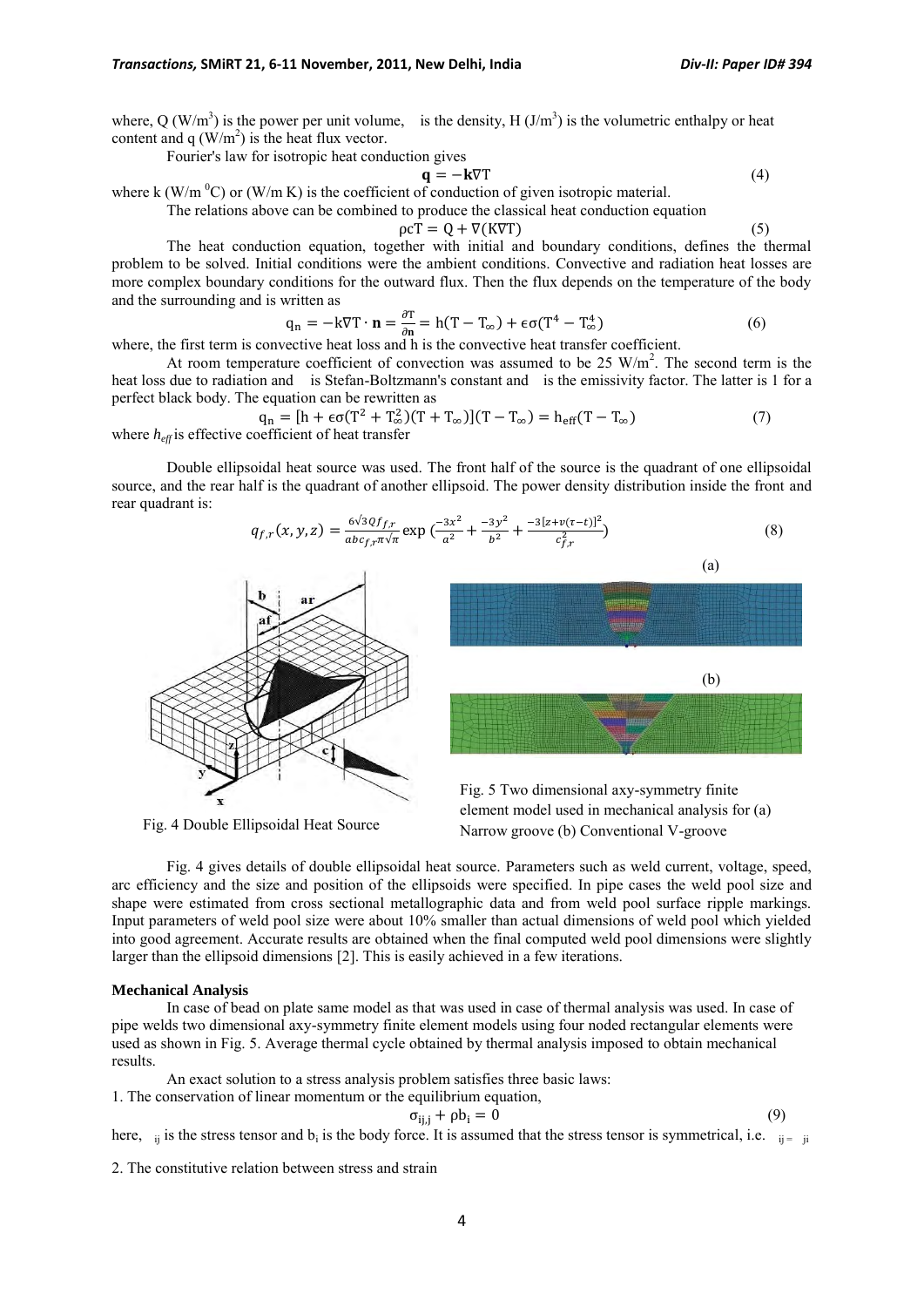$$
[d] = [Dep][d\varepsilon] - [Cth]dT
$$
\n(10)

$$
[D^{ep}] = [D^e] + [D^p]
$$

here  $[D^e]$  is the elastic stiffness matrix,  $[D^P]$  is the plastic stiffness matrix,  $[C^{\text{th}}]$  is the thermal stiffness matrix, d is the stress increment, dε is the strain increment and dT is the temperature increment.

3. The compatibility relations between strain and displacements which is the conservation of mass must be satisfied.

$$
\varepsilon_{i,j,kl} + \varepsilon_{kl,ij} - \varepsilon_{l,j,kl} - \varepsilon_{ki,jl} = 0 \tag{11}
$$

In addition it satisfies two types of boundary conditions; the prescribed displacements or essential boundary conditions and the prescribed tractions or natural boundary conditions. A displacement FEM formulation was used to solve the constitutive, compatibility and equilibrium equations.

# **Material Modelling**

Very low modulus of elasticity and yield stress same as that of the parent metal is assigned to the filler material. This results in transfer of strains from welded material to the material to be filled without generation of high stresses. Coefficient of expansion of filler material is neglected which ensures, no thermal stresses are generated in it.

Generally during the welding process, besides the plastic and thermal strains, the strain due to solid state phase transformation and creep potentially also give some contributions to the total strain. Because austenitic stainless steel 304L has no solid state phase transformation during cooling and the heating is relatively short, it can be expected that the strains contributed by phase transformation and creep can be neglected. The total strain increment at a material point can be summation of the elastic, plastic and thermal strain.

The parent and the weld material were assumed to have the same mechanical and thermal properties, as was provided in the software database for the material. The solidus temperature was  $1360^{\circ}$ C, liquidus temperature was  $1440^{\circ}$ C and the latent heat of fusion was  $270KJ/Kg$ . Besides considering isotropic strain hardening behaviour annealing effect is also included in the numerical model. When the temperature of material at given point is higher than the annealing temperature, which was set  $1300^{\circ}$ C the material will lose its hardening memory. The temperature dependent properties supplied with the software had been measured and tabulated by extensive experimentation.

## **RESULTS**

#### **Bead on Plate:**

Experimental and numerical analysis result for residual stresses across weld bead in longitudinal and transverse direction have been shown in Fig. 6 and 7. From Fig. 6 (a), we can see that at start of the weld (line A) longitudinal residual stresses are tensile in nature and match well with that of the observation. Maximum stress of 155.7 MPa is observed on weld centreline against 170 MPa predicted by FEM. In Fig 6 (b) of transverse residual stresses are compressive in nature and match qualitatively with experimental observations on left side.



Fig. 6 (a) Longitudinal and (b) Transverse stress at start of bead on plate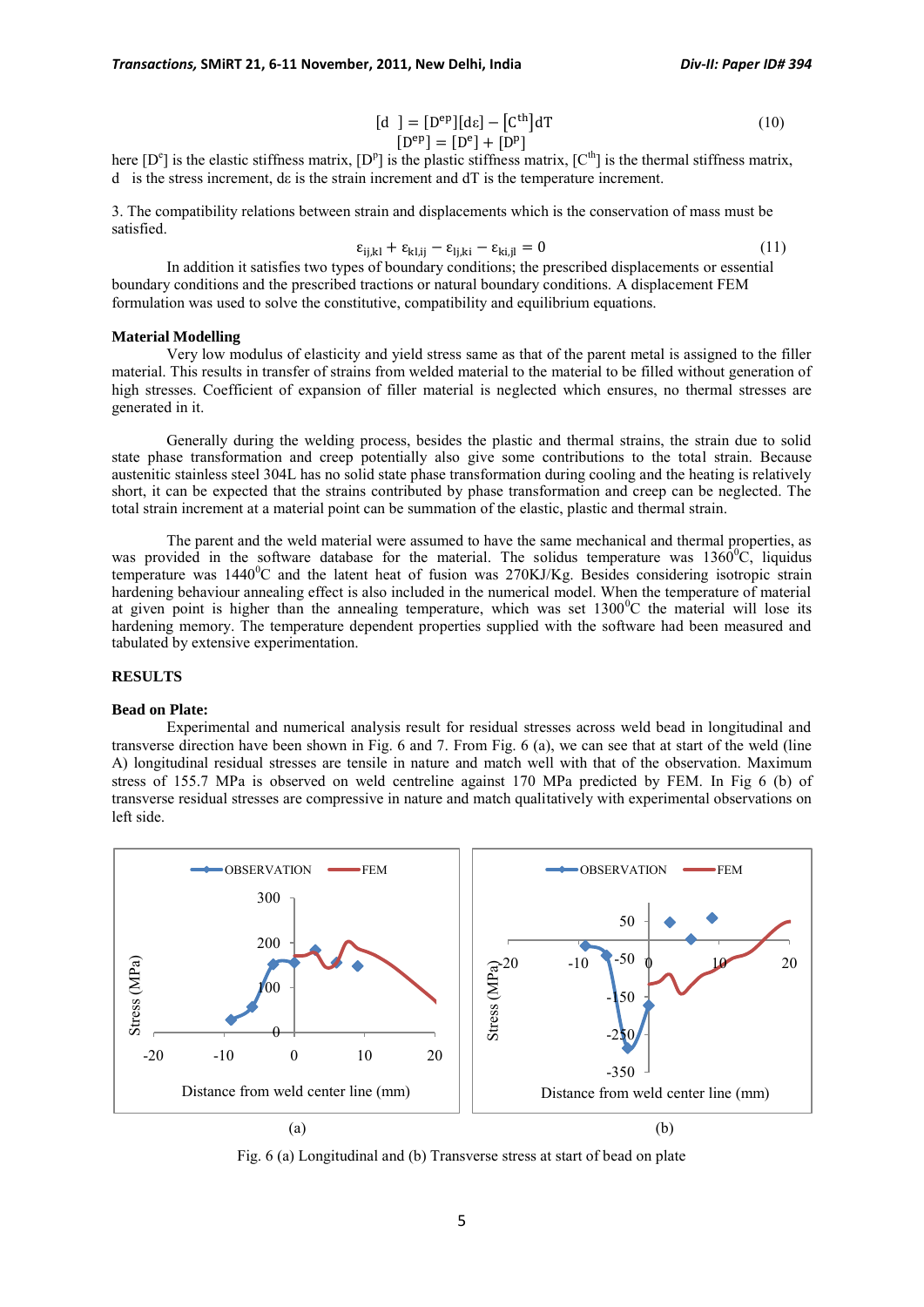

Fig. 7 (a) Longitudinal and (b) Transverse residual stress at middle of bead on plate

Fig. 7 shows distribution of Longitudinal and transverse stresses at middle of the weld bead (line B). Although stresses match qualitatively, major reason for the deviation is attributed to the limitation of the x-ray diffraction method, explained before.

#### **GTAW with Narrow Groove:**

Fig. 8 (a) shows thermal cycle predicted using FEM at 4 mm form weld centre line on inner surface of the weld joint using narrow groove. Peak temperature reached in root pass is  $880^{\circ}$  C. Peak temperature decreases with number of passes since distance of heat source from measured point increases with each pass. Fig. 8 (b) shows comparison of the observed thermal cycle with predicted for root pass at 4 mm from weld centre line on inner surface. Difference of about  $100^{\circ}$ C is observed in peak temperatures which is attributed to the simplifications made in boundary conditions.



Fig 8 (a) Thermal cyle predicted using FEM analysis (b) Comparison of thermal cycle; at 4mm from weld centerline on inner surface

Resdiual stresses in case of weld joint using narrow groove are tabulated as shown in Table 3. Hoop and axial residual stresses match qualitatively. On outer surface of weld joint using narrow groove which match qualitatively. Residual stresses by FEM are overprdicted than experimental observation except for hoop stress on outer side.

|                                     |            | Hoop stress (MPa) | Axial stress (Mpa) |                   |  |  |  |
|-------------------------------------|------------|-------------------|--------------------|-------------------|--|--|--|
| Distance from weld centre line (mm) | <b>FEM</b> | <b>EXPERIMENT</b> | <b>FEM</b>         | <b>EXPERIMENT</b> |  |  |  |
| On inner Surface                    |            |                   |                    |                   |  |  |  |
|                                     | 406.0      | 263.22            | 169.1              | 162.15            |  |  |  |

Table 3 Residual stresses in weld joint using Narrow Groove on inner surface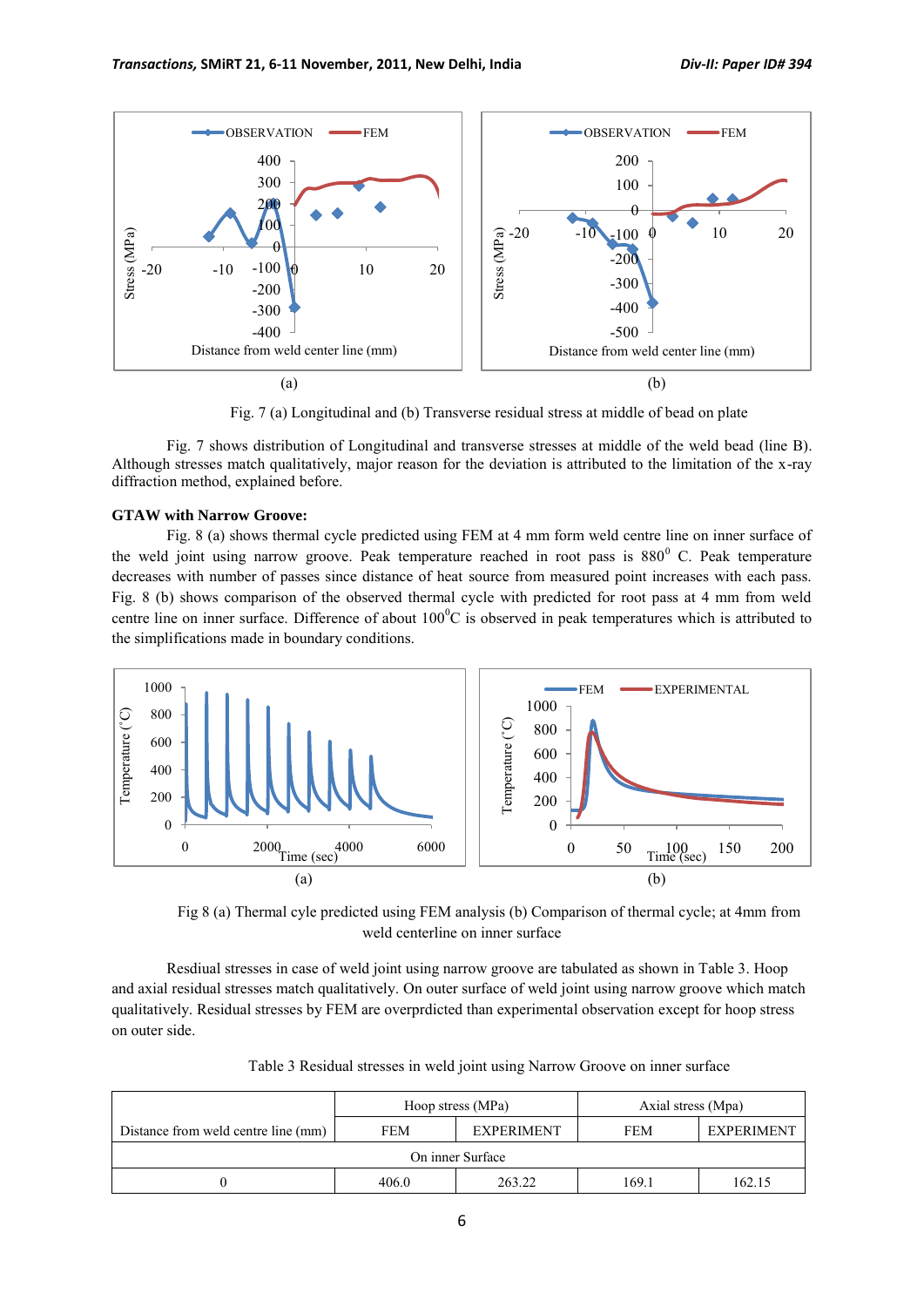|                                     |            | Hoop stress (MPa) | Axial stress (MPa) |                   |  |  |  |  |
|-------------------------------------|------------|-------------------|--------------------|-------------------|--|--|--|--|
| Distance from weld centre line (mm) | <b>FEM</b> | <b>EXPERIMENT</b> | <b>FEM</b>         | <b>EXPERIMENT</b> |  |  |  |  |
| 6                                   | 389.0      | 112.88            | 177.9              | 45.167            |  |  |  |  |
| 10                                  | 261.1      | 95.411            | 192.0              | 16.025            |  |  |  |  |
| 16                                  | 0.768      | 365.76            | 156.2              | 130.83            |  |  |  |  |
| On outer surface                    |            |                   |                    |                   |  |  |  |  |
| 0                                   | 45.448     | 279.456           | $-275.328$         | $-80.022$         |  |  |  |  |
| 3                                   | 40.655     | 294.851           | $-277.058$         | 203.637           |  |  |  |  |
|                                     | 70.134     | 321.364           | $-288.805$         | 160.584           |  |  |  |  |

# **GTAW with Conventional Groove:**

Fig. 9 (a) shows thermal cycle prdicted using FEM at 4 mm form weld centre line on inner surface of the weld joint using conventional V-groove. Peak temperature reached in root pass is  $1200^{\circ}$  C. Peak temperature decreases with number of passes since distance of heat source from measured point increases with each pass. Fig. 9 (b) shows comparison of the observed thermal cycle with predicted for root pass at 4 mm from weld centre line on inner surface.



Fig. 9 Thermal cycle at 4 mm from weld centerline on inner surface (a) predicted using FEM (b) comparison using FEM and experimental observation

Resdiual stresses in case of weld joint using conventional groove on the inner surface are tabulated as shown in Table 4. Hoop and axial residual stresses match qualitatively.

|                                     |         | Hoop stress (MPa) | Axial stress (Mpa) |                   |  |
|-------------------------------------|---------|-------------------|--------------------|-------------------|--|
| Distance from weld centre line (mm) | FEM     | <b>EXPERIMENT</b> | <b>FEM</b>         | <b>EXPERIMENT</b> |  |
|                                     | 571.984 | 341.713           | 538.195            | 275.631           |  |
|                                     | 543.227 | 228.906           | 558.702            | 155.704           |  |
|                                     | 536.689 | 342.906           | 574.868            | 344.492           |  |

Table 4 Residual stresses in weld joint using Conventional V-Groove on inner surface

# **Comparison of GTAW with Narrow Groove and Conventional Groove:**

Fig. 10 shows comparison of residual stresses in pipe weld using Narrow groove with Conventional groove. As can be seen, residual stresses in fusion zone (FZ) and heat affected zone (HAZ) for conventional groove are greater than narrow groove since heat input in previous is almost three folds which results in higher thermal gradient. On inner surface of the pipe as shown in Fig. 10 (a) all stresses were found to be tensile in FZ and HAZ. All of these are balanced by the subsequent compressive stresses about 25 mm or more away from